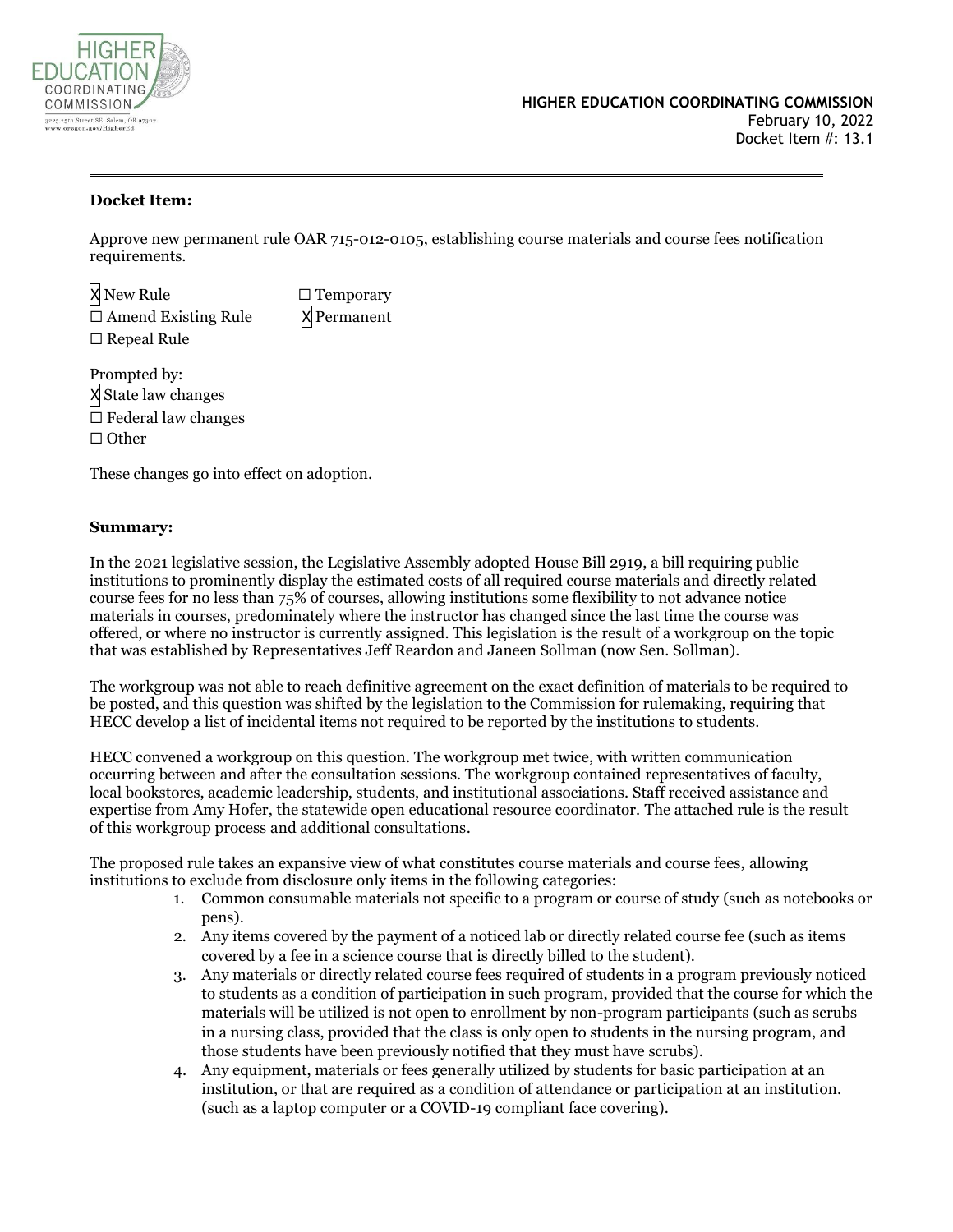# **HIGHER EDUCATION COORDINATING COMMISSION**

February 10, 2022 Docket Item #: 13.1

The result of these exclusions is that items that the course materials and fees definitions require that students be notified of a broad range of items that go beyond traditional textbooks, including but not limited to: custom course packs, digital materials, program specific consumables (such as art supplies), field trips, personal protective equipment, calculators, and classroom response devices. In short, the propose rule intends to provide a near complete accounting of costs that will be borne by students should they enroll in a specific course section.

Staff has received comment on these proposed rules, and the following section summarizes some of this comment and staff's response.

*Legislative intent is to construe the meaning of course materials in a limited sense.* Staff reviewed the written and oral record from the legislative session and determined that while some testimony did indicate this intent, other testimony contemplated the meaning of course materials to include supplies. At best, the legislative intent as available in legislative records is muddled by the statements of sponsoring legislators. In addition, the inclusion of course fees in the legislative requirements provides the Commission with sufficient latitude to require the disclosure of non-tangible items.

*Staff received comment that the proposed rule conflicts with HB 2919 and expands the definition of what constitutes course materials*. Staff finds that neither HB 2919 nor other uses of the term 'course materials' limit the Commission's ability to require institutions to notice materials other than textbooks or other items with International Standard Book Numbers (ISBNs).

The requirement that titles and ISBNs be listed applies only to "each book required for the course." Further, prior uses of the term 'course materials' in Oregon law is in legislation regarding programs and funding to develop material to replace traditional, often expensive textbooks. When viewed in this context, and considering the Legislative Assembly has not provided an affirmative definition for course materials, staff determined the Commission has the latitude within HB 2919 to require notice for items that are not textbooks. The legislation additionally requires notice be provided for 'directly related course fees,' which further provides that non-physical material has been considered by the legislature.

*HECC is narrowly tasked by the legislature to develop a list of incidental course material items, meaning items of minor consequence.* Staff finds that in addition to developing an incidental items exclusions list, which is accomplished in section 2 of the rule, the Commission is also required to "establish metrics to measure compliance with section 1 of this 2021 Act by public institutions." In pursuit of establishing metrics, staff determined that course materials and directly related course fees both must be terms of common understanding. The proposed rule defines 'directly related course fees,' and through the creation of an exclusions list, defines course materials for reporting purposes as any item not excluded.

The proposed rule undoubtedly requires institutions and bookstores to do more than they have before to notify students of all substantial costs that may be incurred as a result of course registration. However, this is weighed against the benefit to students of being able to select courses and plan for costs at the time of course registration, and not immediately before the start of an academic term.

## **Material:**

Rules text.

## **Staff Recommendation:**

Staff recommends approving the permanent rule as drafted.